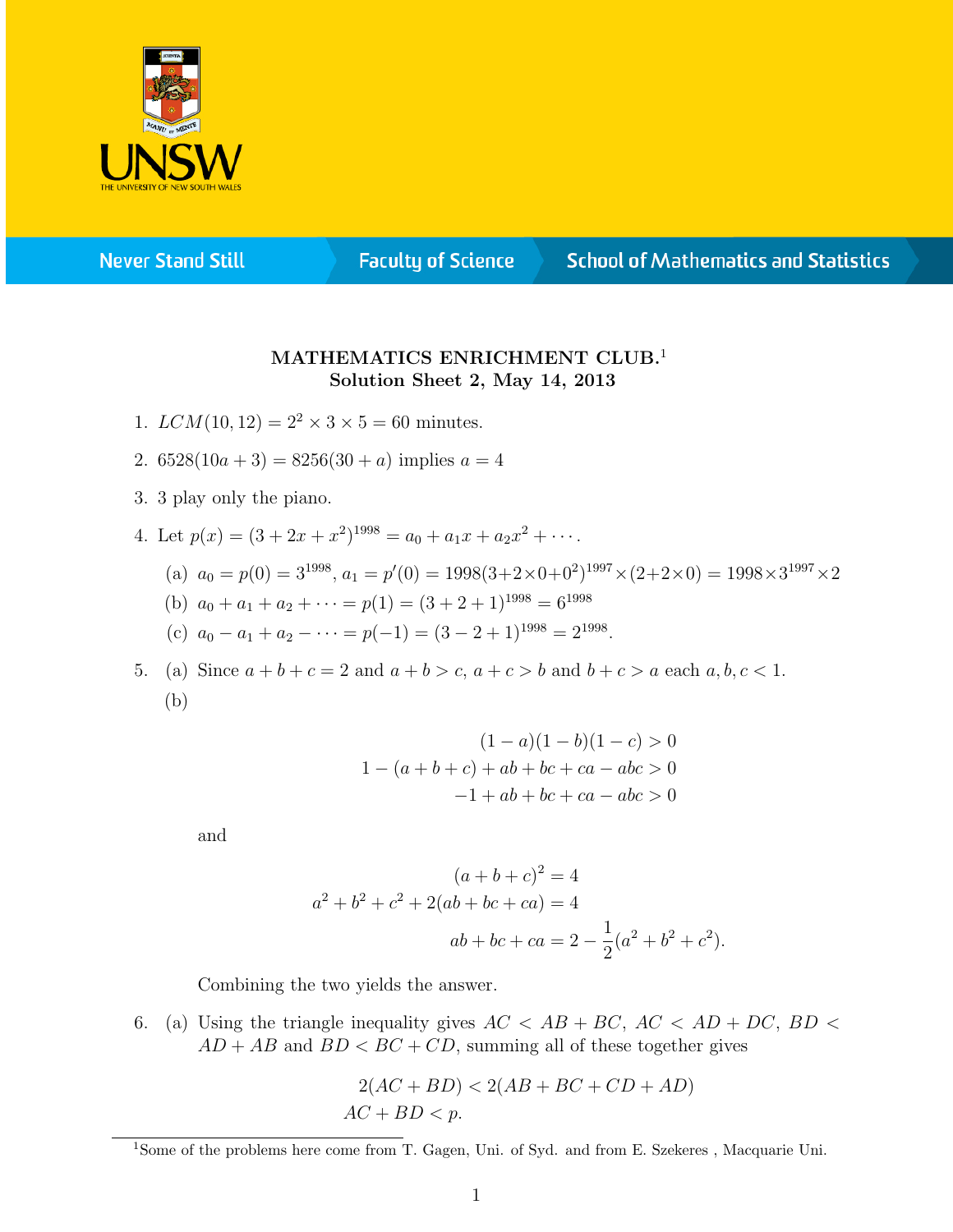Mark as  $E$  the intersection of  $AC$  and  $BD$ , then again using the triangle inequality we have  $AB < AE + EB$ ,  $BC < EB + EC$ ,  $CD < CE + ED$  and  $AD < ED + AE$ . Again summing all of these together gives

$$
AB + BC + CD + AD < AE + EC + BE + ED + BE + ED + CE + EA
$$
  
\n
$$
p < AC + BD + BE + CA
$$
  
\n
$$
p < 2(AC + BD)
$$
  
\n
$$
\frac{1}{2}p < AC + BD.
$$

(b) The lines  $AE$ ,  $BE$ ,  $CE$  and  $DE$  divide the quadrilateral into 4 pieces. Say  $\angle AEB = \theta$ , and  $\angle BEC = \phi$ , then by opposite angles  $\angle CED = \theta$  and  $\angle AED = \theta$ φ. The 4 angles must sum to  $2\pi$  so  $2\theta + 2\phi = 2\pi \implies \phi = \pi - \theta$ . Note also that  $\sin \theta = \sin(\pi - \theta)$ . Now we may sum the area of the 4 triangles to determine the area of the quadrilateral:

$$
a = \frac{1}{2}AE \cdot BE \sin \theta + \frac{1}{2}BE \cdot CE \sin \phi + \frac{1}{2}CE \cdot DE \sin \theta + \frac{1}{2}DE \cdot AE \sin \phi
$$
  
=  $\frac{1}{2} \sin \theta (AE \cdot BE + BE \cdot CE + CE \cdot DE + DE \cdot AE)$   
=  $\frac{1}{2} \sin \theta (AE + EC) (BE + ED)$   
=  $\frac{1}{2} \sin \theta AC \cdot BD \le \frac{1}{2}AC \cdot BD$ .

(c) We can see from the above that equality of the last expression holds if  $\sin \theta =$  $1 \implies \theta = \frac{\pi}{2}$  $\frac{\pi}{2}$ , thus if  $AC \cdot BD = 2a$  then the diagonals are perpendicular.